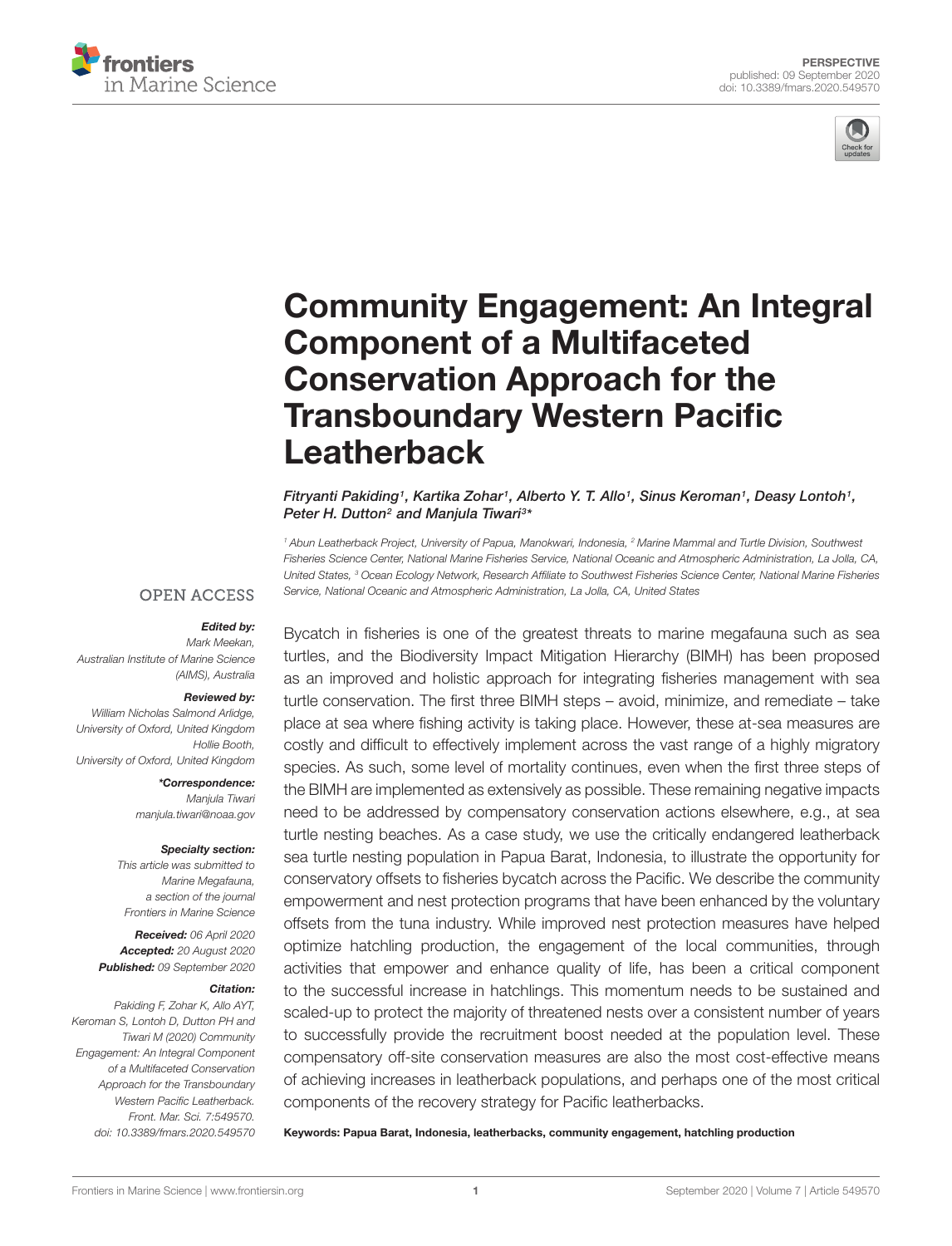# INTRODUCTION

The conservation of critically endangered populations is a complex, multi-disciplinary and multi-faceted undertaking [\(Bennett et al.,](#page-5-0) [2017\)](#page-5-0). This requires consistent and reliable monitoring of the population, effective control of threats across all life history stages, long-term engagement with local communities and relevant government authorities, and the development of sustainable, creative, and flexible management strategies. The life history of sea turtles makes conservation of their populations particularly challenging. They spend most of their life at sea, often traversing the waters of many countries, while coming ashore only to lay eggs that incubate in the sand for approximately 2 months before the hatchlings emerge. Despite the need for a holistic conservation strategy, which addresses all sources of mortality across life history stages [\(Bellagio Blueprint for Action on Pacific](#page-5-1) [Sea Turtles,](#page-5-1) [2011;](#page-5-1) [Dutton and Squires,](#page-5-2) [2011;](#page-5-2) [NOAA-NMFS,](#page-5-3) [2016\)](#page-5-3), efforts to mitigate sea turtle bycatch continue to be enacted in a piecemeal manner in individual fisheries, typically under the assumption that nesting beach conservation is being effectively carried out. Furthermore, at-sea and nesting beach management tend to operate independently under different regulatory frameworks and funding initiatives. Therefore, to consolidate these various conservation efforts more effectively, the Biodiversity Impact Mitigation Hierarchy (BIMH) has recently been proposed as an improved, holistic and integrative approach for fisheries management and biodiversity conservation [\(Arlidge et al.,](#page-5-4) [2018;](#page-5-4) [Milner-Gulland et al.,](#page-5-5) [2018;](#page-5-5) [Squires and Garcia,](#page-6-0) [2018\)](#page-6-0) because it considers a broader suite of actions to reduce anthropogenic mortality across a bycaught species' entire life cycle and range of habitat use [\(Squires et al.,](#page-6-1) [2018\)](#page-6-1). In the BIMH, the primary approach is mitigating bycatch at sea where fishing is taking place. However, at sea measures, such as gear modification, timearea closures, and best fishing practices, are costly and difficult to effectively implement in multiple countries across the vast range of a highly migratory species. Therefore negative impacts from fishing remain, despite these bycatch impact reduction measures. This mitigation deficit needs to be addressed by the last component of the BIMH, which are compensatory conservation measures at sea turtle nesting beaches [\(Squires et al.,](#page-6-1) [2018\)](#page-6-1).

As an example, we use the critically endangered leatherback turtle (Dermochelys coriacea) nesting population on the beaches of Jamursba-Medi and Wermon in the Bird's Head Abun region of Papua Barat, Indonesia, in the Western Pacific to illustrate the opportunity for conservatory offsets to fisheries bycatch within the BIMH framework. We describe the implementation of multi-level conservatory offsets within the BIMH strategy for this population through nesting beach protection and optimization of reproductive output, innovative approaches to engage local communities in the nesting beach conservation effort, identification of metrics for quantifying conservation gain, and review of elements necessary for success from three decades of conservation effort.

# LEATHERBACK NESTING IN PAPUA BARAT, INDONESIA

Leatherback sea turtle populations are classified as critically endangered in the Pacific by the IUCN Red List [\(Tiwari et al.,](#page-6-2) [2013\)](#page-6-2), and the severe decline of over 90% is due to egg harvesting, exploitation for meat and fat, habitat destruction, and bycatch in artisanal and commercial fisheries. In the eastern Pacific, leatherback populations in Mexico, Nicaragua and Costa Rica have declined dramatically [\(Ábrego et al.,](#page-5-6) [2020\)](#page-5-6). In the western Pacific, the once large nesting population in Malaysia is now considered functionally extinct [\(Chan and Liew,](#page-5-7) [1996\)](#page-5-7) and although the key leatherback populations remaining in the western Pacific, in Indonesia, Papua New Guinea, and the Solomon Islands are severely depleted, they offer the best prospects for recovery [\(Dutton et al.,](#page-5-8) [2007\)](#page-5-8). Approximately 75% of this nesting takes place along the north coast of the Bird's Head peninsula in the Abun region of Papua Barat, Indonesia [\(Dutton et al.,](#page-5-8) [2007\)](#page-5-8).

Two index beaches in the Abun region of Papua Barat, Indonesia – Jamursba-Medi (18 km) and Wermon (6 km) – support the last, largest leatherback nesting population remaining in the Pacific (**[Figure 1](#page-2-0)**). Nesting occurs year round; April to September (boreal summer) and October to March (austral summer; [Hitipeuw et al.,](#page-5-9) [2007\)](#page-5-9). Leatherbacks from this population forage widely – boreal summer nesters head to the South China Sea, western USA, the equatorial eastern Pacific, and the Kuroshio Extension region whereas boreal winter nesters travel toward southeastern Australia and Tasmania [\(Benson et al.,](#page-5-10) [2011\)](#page-5-10); fisheries bycatch on these migratory routes and foraging grounds is speculated to have considerably impeded the recovery of this population [\(Roe et al.,](#page-6-3) [2015\)](#page-6-3).

Despite the alarming decline observed in this nesting population since the 1980s (Tiwari, unpublished data; [Tapilatu](#page-6-4) [et al.,](#page-6-4) [2013\)](#page-6-4), it is considered the most robust nesting population remaining in the Pacific that has not yet collapsed to the point of being functionally extinct. Hope for the recovery of this population persists as long as holistic and effective conservation and management measures are consistently implemented throughout the population's range and critical life history stages [\(Dutton and Squires,](#page-5-2) [2011\)](#page-5-2).

Within the BIMH framework, the at-sea conservation strategies for leatherbacks in the North Pacific include technology standards, time-area closures (e.g., in California/Oregon drift gillnet fishery), gear and effort restrictions such as hard caps on bycatch (e.g., the Hawaii-based longline fishery), and best practices that together comprise a strategy designed to reduce bycatch and decrease mortality of turtles. However, atsea measures are challenging to implement across the entire migration range and do not address the large cumulative impact of artisanal fisheries in many developing countries that impact leatherbacks on their migratory routes and in coastal foraging areas on both sides of the Pacific [\(Arlidge et al.,](#page-5-11) [2020\)](#page-5-11). Given that preventing turtle bycatch completely is both challenging and costly, residual negative impacts on turtle populations continue to take place. Therefore, compensating for this, and achieving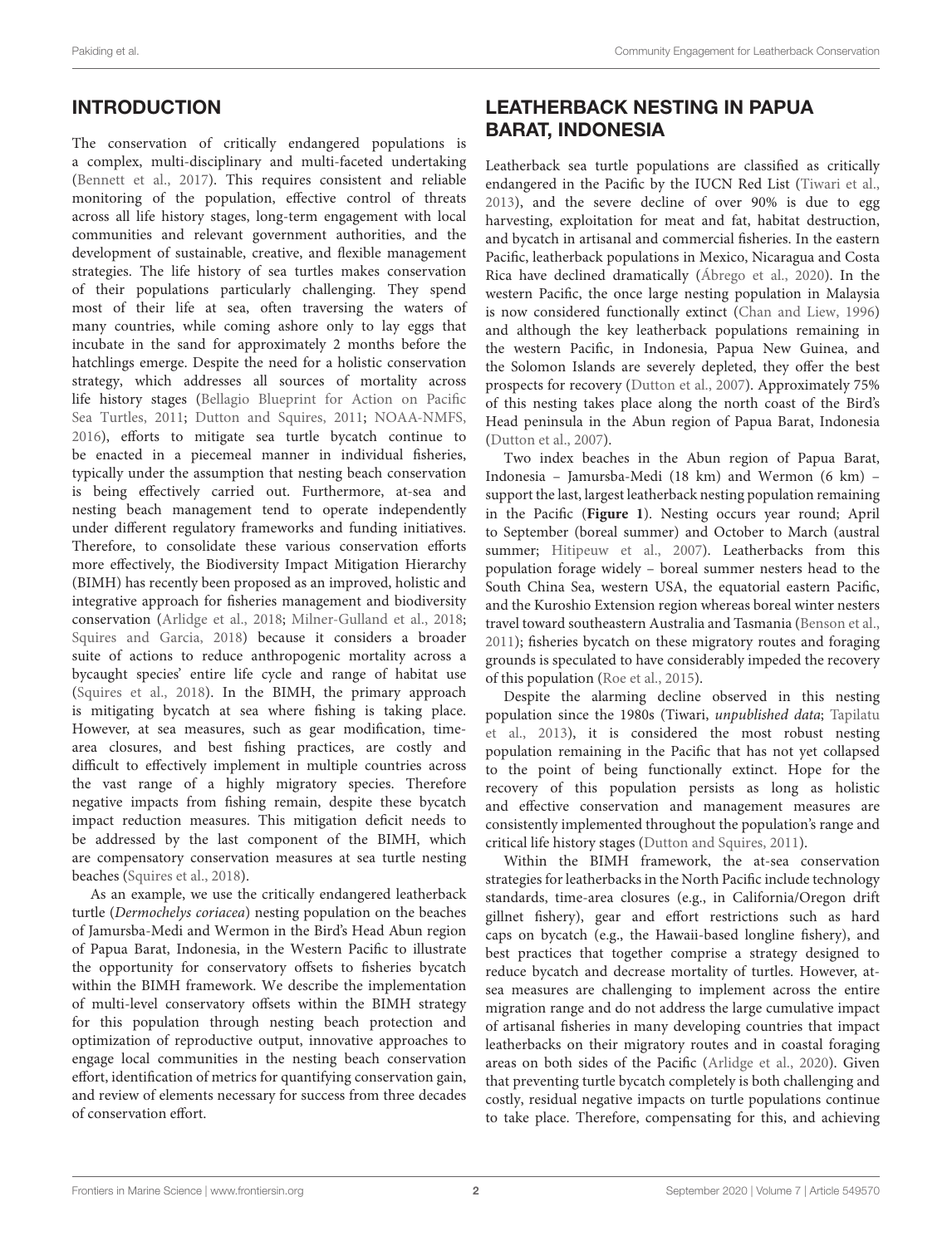

<span id="page-2-0"></span>population recovery, depend on effective conservation of nesting populations. This conservatory offset to mitigating bycatch is perhaps the most critical component of the recovery strategy for Pacific leatherbacks. It also satisfies the criteria of the BIMH framework by addressing mortality at a different (and critically important) part of life cycle of the same population that is impacted by high seas and coastal fisheries. Conservatory offsets for sea turtles have yet to be formally incorporated under fisheries management and regulatory frameworks. However, [Squires et al.](#page-6-1) [\(2018\)](#page-6-1) describe a voluntary program where processors assess a tax each year on tuna landings from longline fisheries (known to impact sea turtles) to fund conservatory offsets at nesting sites, including the Abun Leatherback Project (ALP), through the International Seafood Sustainability Foundation (ISSF). We further describe how conservation outcomes at the Abun leatherback nesting beaches have been enhanced by the local community engagement.

# Abun Nesting Beach Program

Since the 1980s, some level of population monitoring has been conducted at Jamursba-Medi and Wermon Beaches, but it was inconsistent and at best reduced harvest of females and eggs [\(Hitipeuw et al.,](#page-5-9) [2007\)](#page-5-9). However, we now know that nest destruction from feral pigs and dogs, tidal inundation, erosion, and high sand temperatures have resulted in low hatchling productivity [\(Tapilatu and Tiwari,](#page-6-5) [2007\)](#page-6-5), and these threats began to be addressed only in this past decade with at best 35% of threatened nests being protected (Tiwari, unpublished data). Since 2017, the ALP has adopted a more effective and consistent protect-as-many-nests-as-possible strategy to optimize hatchling output. This overarching goal of maximizing hatchling production has been demonstrated elsewhere to be critical for population recovery [\(Tiwari et al.,](#page-6-6) [2011\)](#page-6-6). In Papua, ALP's community engagement program has played a very important role in increasing the percentage of nest protected  $(\geq 50\%)$  using all strategies. In high risk areas, individual nest enclosures are built to protect nests in situ from pig, dog and monitor lizard predation, and nests are shaded individually in situ with palm fronds to lower lethal sand temperatures. Local community members are also hired to trap feral pigs in the forest behind the beach to further reduce the intensity of predation. Nests highly vulnerable to erosion and inundation are relocated to hatcheries or stable sections of beach.

However, while the conservation actions needed on the nesting beach are clear, the establishment of a long-term sustainable program in this remote area has been much more challenging. Jamursba-Medi and Wermon Beaches are owned by families in five adjacent villages. These landowners determine access to the beach and what conservation and management activities can be conducted. Therefore, in order for conservation actions to effectively achieve the desired goal of maximizing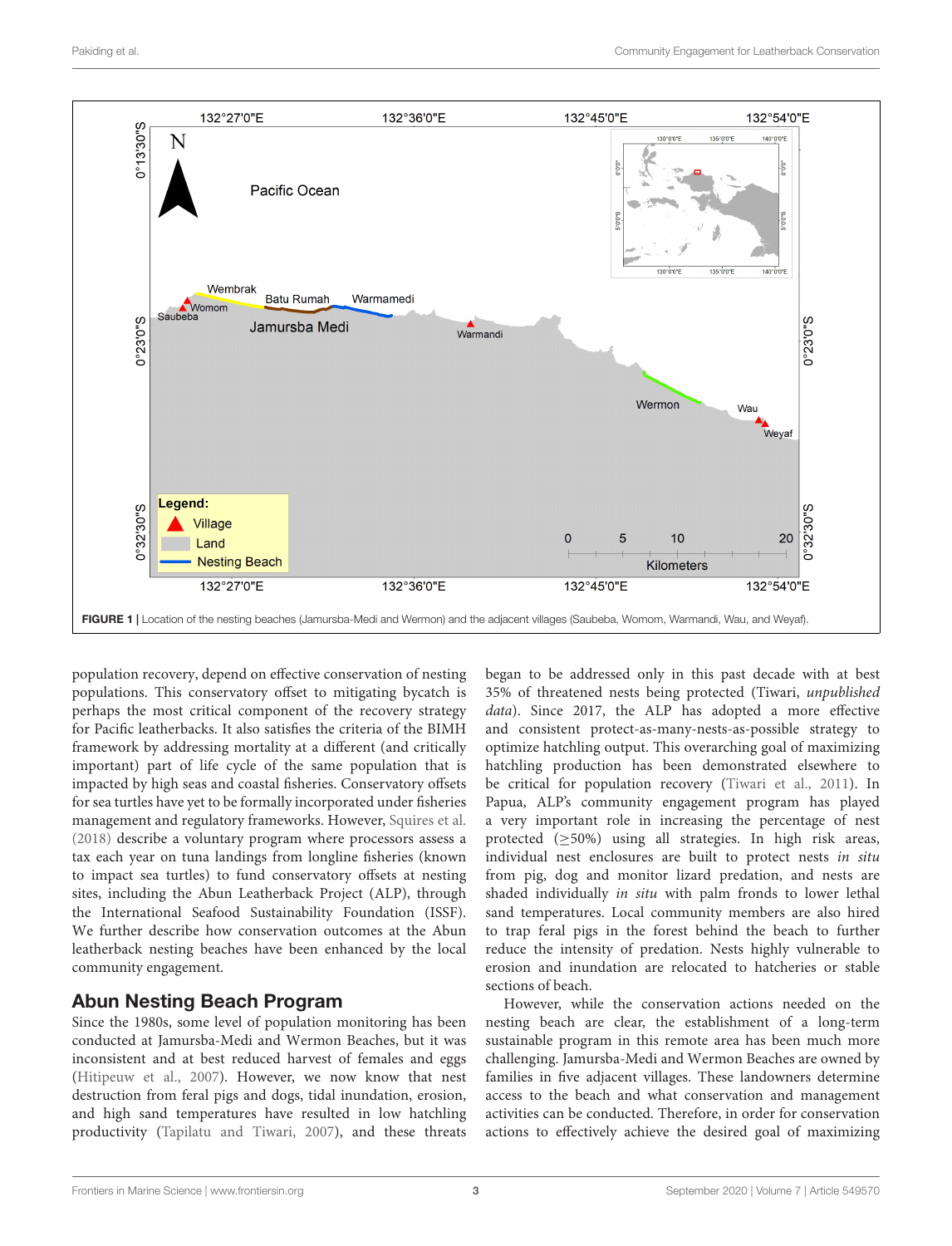hatchling production, it is critical to have community support and involvement.

# Abun Community Empowerment Program

Community-based conservation is a least-cost approach to turtle conservation especially in these remote areas with traditional land tenure and impoverished communities [\(Gjertsen](#page-5-12) [et al.,](#page-5-12) [2014\)](#page-5-12). Local beach communities have strategic roles in conserving biodiversity and ecological functions, however, the historical approach of dealing with the local Abun communities within the conservation framework has been problematic. Community buy-in, welfare, and empowerment were overlooked because those trained in the biological-sciences focused more narrowly on more traditional community-based measures through obvious direct involvement in conservation (e.g., hiring villagers as patrollers, paying concession fees to landowners, and monetizing "eco-tourism"). In Papua, this sowed a sense of social/economic inequity among the village communities and a general discontent toward the leatherback project. A first social survey carried out in the villages adjacent to the beach in 2010 provided insights into local demographics, economy, education, health, and infrastructure available, but more importantly this survey revealed that community members believed that conservation projects functioning on their beaches since the 1980s had so far only prioritized the leatherbacks and a small group of community members, especially the landowners, with few benefits to the broader community [\(Gjertsen,](#page-5-13) [2011b\)](#page-5-13). Therefore, integrating the local communities into the project was prioritized through carefully evaluated and targeted quality of life-enhancing activities [\(Pakiding et al.,](#page-5-14) [2017\)](#page-5-14) as described below, which benefit and empower the entire community [\(Waylen et al.,](#page-6-7) [2010;](#page-6-7) [Wright et al.,](#page-6-8) [2015\)](#page-6-8).

The community empowerment project was enhanced by the ISSF conservatory offset funding, and implemented through the placement of ALP staff or community workers, mostly fresh graduates from the State University of Papua, in the five villages for almost 10 months of the year since 2013. These community workers determine community needs by interviewing the local leaders every 6 months and guide the development of numerous projects desired by the community. The main livelihood of these communities is farming and hunting, therefore, ALP focused on the community's desire for increased skills and capacity in the agricultural and meat processing sector by introducing improved techniques, processing, and marketing of products. Over time some community members have adopted the introduced technology and were able to sell their products in nearby cities. For example, ALP's community worker introduced improved techniques to make coconut oil in 2013. This program grew from 5 households in 2017 to 38 households in 2019. In 2019, the community produced 2,200 liters of good quality coconut oil worth 4,250 USD. Local community members now make coconut oil during 3–4 months in a year when they cannot sell their agricultural products to nearby cities because of bad weather. Another livelihood-focused scheme introduced in 2018 was teaching the village women to knit traditional

bags or "nokens." By 2019, 16 women were involved and had earned around 823 USD. Marketing of these products remains a big challenge, but an initiative by the Office of Cooperatives, Micro, Small, and Medium Enterprise of the Tambrauw District Government in 2019 to establish a marketing cooperative is expected to be one of the solutions.

Given the lack of public awareness about the importance of education, shortage of teaching staff, and limited school facilities and infrastructure, ALP has improved formal education opportunities at the elementary school level in the villages through government and private entities. An informal education program was also established for children not in school at ALP's learning houses. An important goal of the informal education program is to increase the children's awareness and respect for the wealth and importance of their natural resources. Therefore, ALP hosts a Turtle Camp every year and takes village children to the beach to see nesting leatherbacks, to release hatchlings, and to learn about turtle biology and conservation, while they also learn basic hygiene (brushing their teeth, showering, washing hands and feet), and the importance of garbage management. Even village adults are taught about proper garbage disposal and cleanliness in the village and homes. The educational programs, both formal and informal, have been successful and the community respects ALP's efforts. The Tambrauw District Education Office has even used ALP to assist with national examinations for elementary school students.

The lack of medical equipment and medical personnel is one of the biggest problems in these remote villages, and villagers rely on traditional medicines to cure their illnesses. ALP has collaborated with the Provincial and the Tambrauw Regency Health offices to conduct a health program for these communities. This collaboration is an opportunity for the Regional Government to evaluate the health of the community, provide health education, health checks, and free treatment. Meanwhile, medical team visits are organized by ALP to provide regular community health support. The local government is expected to follow up on these activities with better health programs for the communities.

An increasing number of community members are also hired for nesting beach work. Those who have customary rights to the beach work with ALP to monitor the beaches, identify additional community members to help ALP monitor the beaches, and prevent illegal activities. Community members without customary rights are hired by ALP for beach monitoring, nest relocation, hatchery construction, pig-trapping and other project-related activities with the approval of landowners. All community members benefit from the ALP community programs in the villages. Overall, ALP is bringing more income and improved living-conditions to the community.

### Conservation Benefits

ALP has gained the trust and goodwill of community members largely because of the community empowerment project, which is showing promise toward enhancing the sense of "ownership" or the intangible "value" of leatherbacks' existence on their beaches. Now as a result of several years of ALP's presence in the community, their flexible and adaptive response to community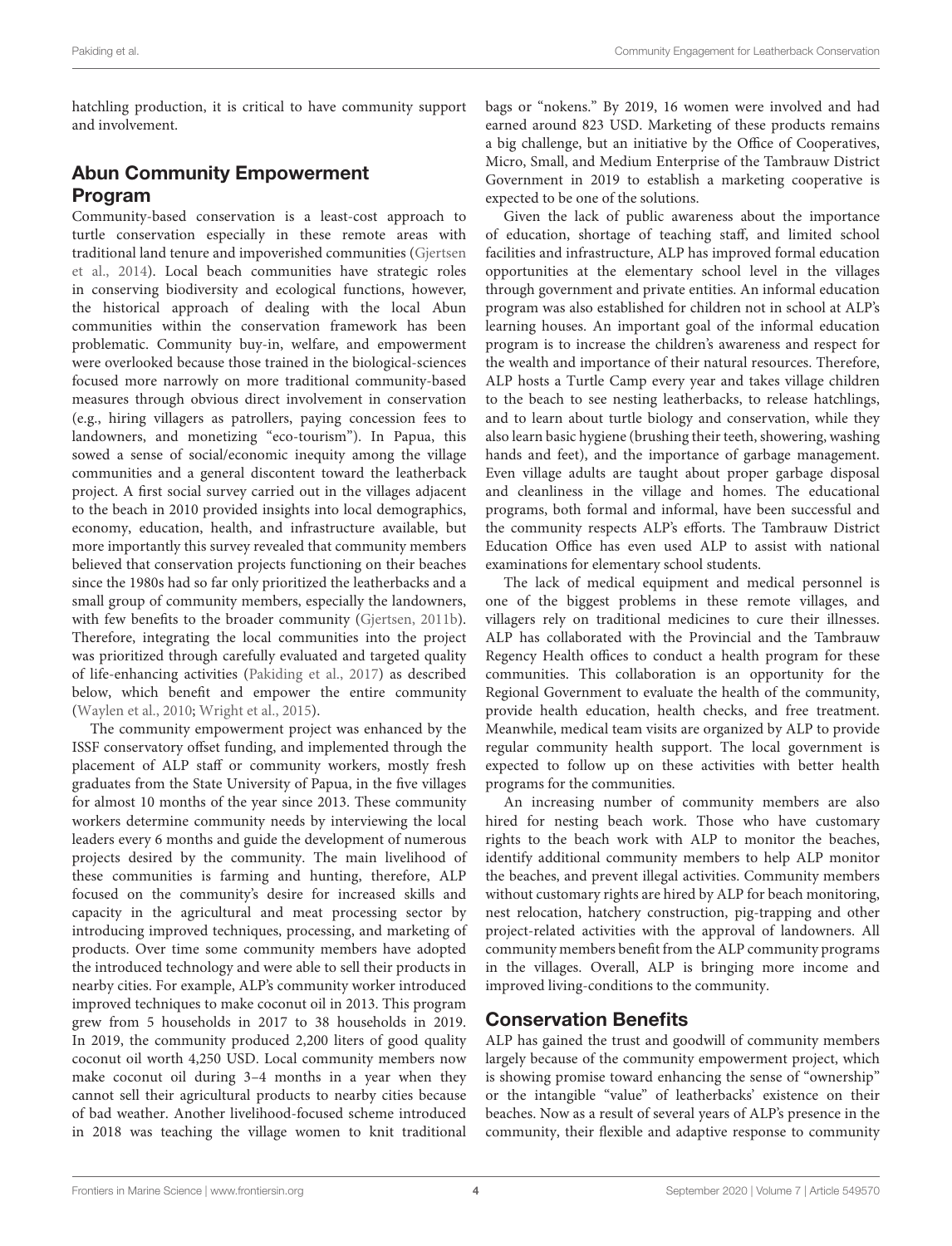feedback, needs and interests, and their consistent messaging that the ALP community and nesting beach team members belong to the same project, the local communities have started to understand and appreciate that they are benefiting because of the leatherbacks.

The benefits of this change in attitude are evident also on the nesting beach. Between 2013 and 2016, community members used to openly offer turtles eggs to ALP staff, but today this no longer occurs; local children report that turtle eggs are not served at home, and they are ashamed if caught consuming turtle eggs. Furthermore, since access to the nesting beaches is controlled by several families in Abun who also decide what activities can be undertaken, stabilizing beach access has been at the forefront of ALP's achievements. With secure access starting in 2017, ALP with community support has been able to protect a larger percentage of leatherback nests and increase hatchling production. It should be noted that the increase in hatchling production corresponds to the increased number of community members working with ALP's nesting beach staff.

### Conservation Equivalency

Since the conservation benefit to the population of protecting (e.g., producing) a sea turtle hatchling is much lower than protecting a larger juvenile or reproductive female, it is important to account for the relative equivalency when evaluating conservatory offsets targeting different stages of life history. A better understanding of population dynamics (survival rates, age to maturity, sex ratios), as well as bycatch mortality, is needed to develop robust equivalency models, however for our purposes, we can consider some broad equivalencies with the available information for leatherbacks. Note that nest protection, and the resulting increase in hatchling production, is one component of a holistic conservation strategy that includes protection of nesting females on the beaches, the highest level of offset in terms of reproductive value to the population [\(Gjertsen et al.,](#page-5-12) [2014\)](#page-5-12).

With the initiation of nest protection measures, mean hatchling production was estimated at 21,996 between 2005 and 2013 at Jamursba-Medi during the boreal summer and at 9,490 at Wermon between 2005 and 2011 during the austral summer [\(Tapilatu,](#page-6-9) [2014\)](#page-6-9); prior to this almost all the nests were destroyed [\(Hitipeuw et al.,](#page-5-9) [2007\)](#page-5-9). In the recent years of stable beach access and community engagement (2017–2019), hatchling production in Jamursba-Medi and Wermon increased to 32,000–50,000 hatchlings between April and September alone (Tiwari, unpublished data). Therefore, if the estimated reproductive value of 426 hatchlings = 1 adult reproductive female in Papua [\(Gjertsen,](#page-5-15) [2011a\)](#page-5-15), then the hatchling production in Jamursba-Medi and Wermon during April to September results in 75–117 adult females. [Lewison et al.](#page-5-16) [\(2015\)](#page-5-16) estimated that between 1990 and 2011, 678 leatherbacks were taken by longlines and 93 in nets representing 771 leatherbacks taken in 21 years or on average 37 leatherbacks/year in the Western Pacific Regional Management Unit (RMU; [Wallace et al.,](#page-6-10) [2010\)](#page-6-10). It appears that hatchlings produced in Jamursba Medi and Wermon in recent years (equivalent to 75–117 adult females a year)

would offset the estimated 37 leatherbacks/year taken by these fisheries.

[Peatman et al.](#page-5-17) [\(2018\)](#page-5-17), however, estimated a median interaction with 24,006 leatherbacks between 2003 and 2017 in longline gear alone in the Western and Central Pacific Fisheries Commission's Convention Area suggesting that take and mortality levels would be much higher than those estimated by [Lewison et al.](#page-5-16) [\(2015\)](#page-5-16). Given the uncertainty in bycatch estimates and mortality rates across all fisheries in the western Pacific RMU [\(Wallace et al.,](#page-6-11) [2013;](#page-6-11) [Lewison et al.,](#page-5-16) [2015;](#page-5-16) [Peatman et al.,](#page-5-17) [2018\)](#page-5-17) and the serious declines observed in the nesting population, maximizing hatchling production will be critical for population recovery. A similar approach was emphasized for the eastern Pacific leatherback populations, whose situation is more dire and extirpation is expected in less than 60 years if urgent measures are not implemented to save 200–260 adult and subadult leatherbacks and produce 7,000–8,000 more hatchlings annually [\(Ábrego et al.,](#page-5-6) [2020\)](#page-5-6).

### **CONCLUSION**

There is an increasing body of research on advancing conservation by influencing human behavior (e.g., [Reddy](#page-5-18) [et al.,](#page-5-18) [2016\)](#page-5-18) as well as calls for multi-stakeholder dialogues by the United Nations to build partnerships and identify solutions that are aligned with sustainability objectives [\(UNEA-](#page-6-12)[4,](#page-6-12) [2019\)](#page-6-12). Recognizing that local communities and their welfare are an integral component of the conservation equation is fundamental to the success of biodiversity conservation. Additionally, social and natural science professionals need to understand that communities have their own legitimate perspectives on conservation in order to be effective [\(Berkes,](#page-5-19) [2007;](#page-5-19) [Bennett et al.,](#page-5-0) [2017\)](#page-5-0). In Jamursba-Medi and Wermon, prioritization and empowerment of the local communities are having a positive impact on the ability to protect leatherback nesters and produce increased numbers of hatchlings. This momentum needs to be sustained and scaled-up to protect the majority of threatened nests over a consistent number of years to successfully provide the recruitment boost needed at the population level. This effort will be greatly enhanced by the creation of the Jeen Womom Coastal Park at Jamursba-Medi and Wermon by the local Tambrauw government and its legalization by the Ministry of Fisheries and Marine Affairs in 2018. The newly formed Technical Implementation Unit of the government (UPTD), trained by ALP, will be responsible for all aspects of Park governance, protection, and sustainability.

Within the BIMH framework, the challenges of Pacificwide at-sea bycatch mitigation necessitate dynamic and persistent conservation measures on the nesting beaches to optimize hatchling production. Further work is needed to develop mechanisms for determining the residual bycatch cost of specific fisheries, and to develop demographic models to quantify the conservation benefits. Meanwhile, compensatory off-site conservation measures remain the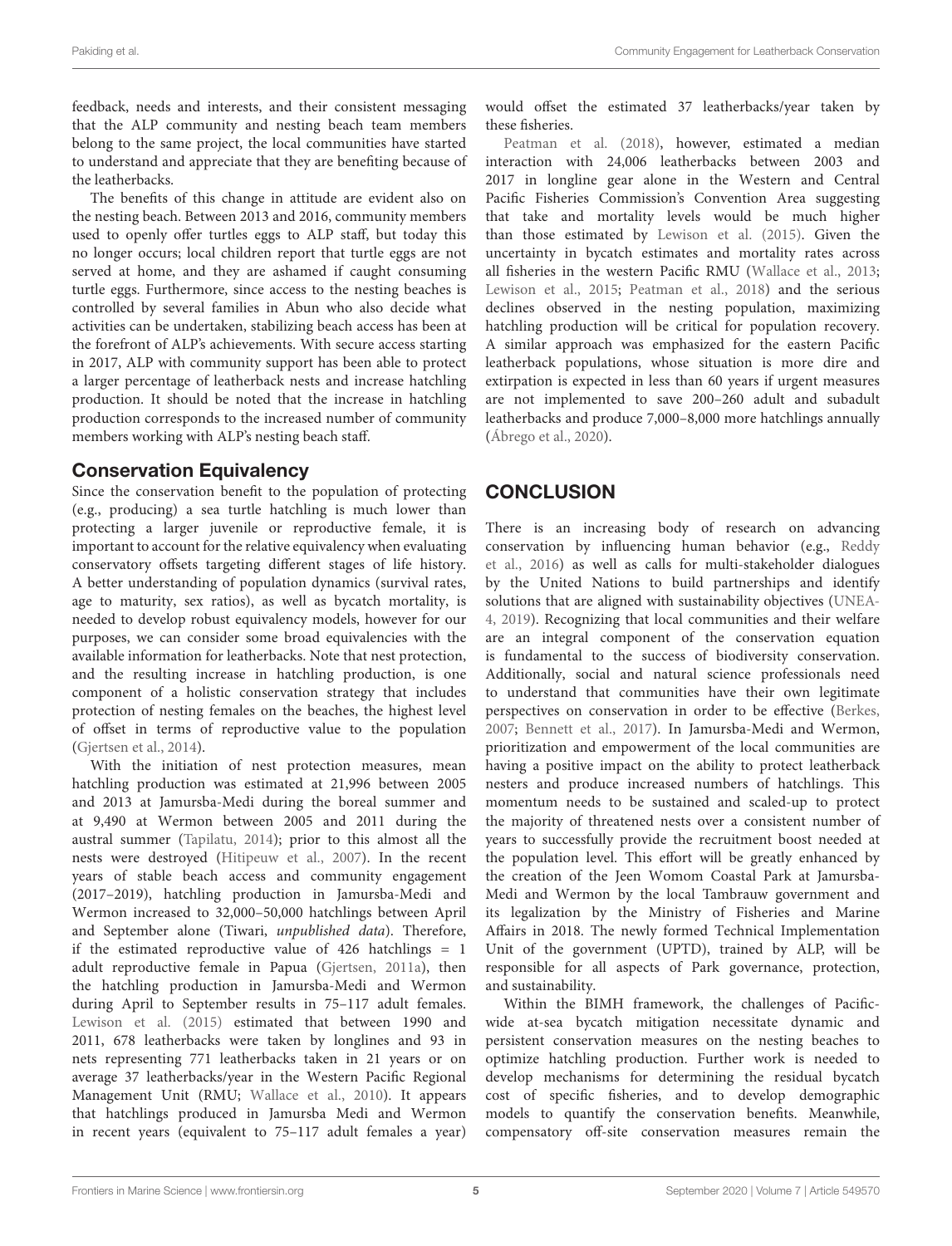most cost-effective means of achieving increases in leatherback populations [\(Gjertsen et al.,](#page-5-12) [2014\)](#page-5-12), and a critical component in Pacific leatherback recovery.

# DATA AVAILABILITY STATEMENT

The raw data supporting the conclusions of this article will be made available by the authors, without undue reservation.

# ETHICS STATEMENT

The studies involving human participants were reviewed and approved, in accordance with local requirements in Papua Barat, Indonesia, by the Regent of the Tambrauw Regency; Abun District Head, Tambrauw Regency; and Department of Marine and Fisheries (DKP) of West Papua Province. The animal study was reviewed and approved, in accordance with local requirements in Papua Barat, Indonesia, by the Regent of the Tambrauw Regency; the West Papua Provincial Government Office of Maritime Affairs and Fisheries; and all the local landowners who decided what studies can be conducted on their beaches.

# **REFERENCES**

- <span id="page-5-6"></span>Ábrego, M. E., Acuña-Perales, N., Alfaro-Shigueto, J., Azócar, J., Barragán Rocha, A. R., Baquero, A. H., et al. (2020). Enhanced, coordinated conservation efforts required to avoid extinction of critically endangered Eastern Pacific leatherback turtles. Sci. Rep. 10:4772. [doi: 10.1038/s41598-020-60581-7](https://doi.org/10.1038/s41598-020-60581-7)
- <span id="page-5-4"></span>Arlidge, W. N. S., Bull, J. W., Addison, P. F. E., Burgass, M. J., Gianuca, D., Gorham, T. M., et al. (2018). A global mitigation hierarchy for nature conservation. BioScience 68, 336–347. [doi: 10.1093/biosci/biy029](https://doi.org/10.1093/biosci/biy029)
- <span id="page-5-11"></span>Arlidge, W. N. S., Squires, D., Alfaro-Shigueto, J., Booth, H., Mangel, J. C., and Milner-Gulland, E. J. (2020). A mitigation hierarchy approach for managing sea turtle captures in small-scale fisheries. Front. Mar. Sci. 7:49. [doi: 10.3389/fmars.](https://doi.org/10.3389/fmars.2020.00049) [2020.00049](https://doi.org/10.3389/fmars.2020.00049)
- <span id="page-5-1"></span>Bellagio Blueprint for Action on Pacific Sea Turtles (2011). Conservation of Pacific Sea Turtles. Honolulu: University of Hawaii Press, 427–469.
- <span id="page-5-0"></span>Bennett, N. J., Roth, R., Klain, S. C., Chan, K., Christie, P., Clark, D. A., et al. (2017). Conservation social science: understanding and integrating human dimensions to improve conservation. Biol. Conserv. 205, 93–108. [doi: 10.1016/j.biocon.](https://doi.org/10.1016/j.biocon.2016.10.006) [2016.10.006](https://doi.org/10.1016/j.biocon.2016.10.006)
- <span id="page-5-10"></span>Benson, S. R., Eguchi, T., Foley, D. G., Bailey, H., Hitipeuw, C., Samber, B. P., et al. (2011). Largescale movements and high use areas of western Pacific leatherback, Dermochelys coriacea. Ecosphere 2, 1–27. [doi: 10.1890/ES11-](https://doi.org/10.1890/ES11-00053.1) [00053.1](https://doi.org/10.1890/ES11-00053.1)
- <span id="page-5-19"></span>Berkes, F. (2007). Community-based conservation in a globalized world. Proc. Natl. Acad. Sci. U.S.A. 104, 15188–15193. [doi: 10.1073/pnas.0702098104](https://doi.org/10.1073/pnas.0702098104)
- <span id="page-5-7"></span>Chan, E., and Liew, H. (1996). Decline of the leatherback population in Terengganu, Malaysia,1956–1995. Chelonian Conserv. Biol. 2, 196–203.
- <span id="page-5-8"></span>Dutton, P. H., Hitipeuw, C., Zein, M., Benson, S. R., Petro, G., Pita, J., et al. (2007). Status and genetic structure of nesting populations of leatherback turtles (Dermochelys coriacea) in the western Pacific. Chelonian Conserv. Biol. 6, 47–53. [doi: 10.2744/1071-8443\(2007\)6\[47:sagson\]2.0.co;2](https://doi.org/10.2744/1071-8443(2007)6[47:sagson]2.0.co;2)
- <span id="page-5-2"></span>Dutton, P. H., and Squires, D. (2011). "A holistic strategy for Pacific Sea turtle conservation," in Conservation of Pacific Sea Turtles, eds P. H. Dutton, D. Squires, and M. Ahmed (Honolulu: University of Hawai'I Press), 37–59. [doi: 10.1515/9780824860196-005](https://doi.org/10.1515/9780824860196-005)

## AUTHOR CONTRIBUTIONS

FP was the project leader. KZ, AA, and SK implemented the community components of the project. DL implemented the nesting beach component of the project. MT was the scientific and technical advisor to the leatherback project. MT, PD, FP, and DL were co-leads of manuscript preparation. All authors contributed to the article and approved the submitted version.

### ACKNOWLEDGMENTS

ALP's community empowerment and nesting beach programs in Abun District has been successful, thanks to the support of many entities: the villages of Saubeba, Womom, Warmandi, Wau, and Weyaf; the Tambrauw Government; Department of Marine and Fisheries (DKP) of West Papua Province; U.S. Fish and Wildlife Service, National Oceanic and Atmospheric Administration, Blue Abadi Fund, International Seafood Sustainability Foundation, The Ocean Foundation, Conservation International; Australian Aid; Fisheries and Oceans Canada, Whitley Fund for Nature; ALP's nesting beach team, and community workers. We thank Irman Rumengan for the map. Finally, our thanks to Dale Squires, Jeffrey Seminoff, and to the two reviewers for their comments that improved this manuscript.

- <span id="page-5-15"></span>Gjertsen, H. (2011a). "Can we improve our conservation bang for the buck? Cost effectiveness of alternative leatherback turtle conservation strategies," in Conservation of Pacific Sea Turtles, eds P. H. Dutton, D. Squires, and M. Ahmed (Honolulu: University of Hawaii Press), 60–84. [doi: 10.1515/9780824860](https://doi.org/10.1515/9780824860196-006) [196-006](https://doi.org/10.1515/9780824860196-006)
- <span id="page-5-13"></span>Gjertsen, H. (2011b). Socioeconomic Research and Capacity-Building to Strengthen Conservation of Western Pacific leatherback turtles in Bird's Head, Papua Barat, Indonesia. Honolulu: Western Pacific Regional Fishery Management Council.
- <span id="page-5-12"></span>Gjertsen, H., Squires, D., Dutton, P. H., and Eguchi, T. (2014). Cost-effectiveness of alternative conservation strategies with application to the Pacific leatherback turtle. Conserv. Biol. 28, 140–149. [doi: 10.1111/cobi.12239](https://doi.org/10.1111/cobi.12239)
- <span id="page-5-9"></span>Hitipeuw, C., Dutton, P. H., Benson, S., Thebu, J., and Bakarbessy, J. (2007). Population Status and Internesting Movement of Leatherback Turtles, Dermochelys coriacea, Nesting on the Northwest Coast of Papua, Indonesia. Chelonian Conserv. Biol. 6, 28–36. [doi: 10.2744/1071-8443\(2007\)6\[28:psaimo\]](https://doi.org/10.2744/1071-8443(2007)6[28:psaimo]2.0.co;2) [2.0.co;2](https://doi.org/10.2744/1071-8443(2007)6[28:psaimo]2.0.co;2)
- <span id="page-5-16"></span>Lewison, R. L., Wallace, B. P., and Maxwell, S. M. (2015). "Impact of Fisheries on the Leatherback Turtle," in The Leatherback Turtle, eds J. R. Spotila and P. S. Tomillo (Baltimore: John Hopkins University Press), 196–207.
- <span id="page-5-5"></span>Milner-Gulland, E. J., Garcia, S. M., Arlidge, W. N. S., Bull, J. W., Charles, T., Dagorn, L., et al. (2018). Translating the terrestrial mitigation hierarchy to marine megafauna bycatch. Fish Fish. 19, 547–561. [doi: 10.1111/faf.12273](https://doi.org/10.1111/faf.12273)
- <span id="page-5-3"></span>NOAA-NMFS (2016). Species in the Spotlight: Priority Actions, 2016-2020. Pacific Leatherback Turtle, Dermochelys Coriacea. Silver Spring, MD: US National Marine Fisheries Service.
- <span id="page-5-14"></span>Pakiding, F., Bawole, R., Wospakrik, A., Allo, J., Keroman, S., Zohar, K., et al. (2017). "Desa membangun untuk konservasi: belajar dari Distrik Abun, Kabupaten Tambrauw, Provinsi Papua Barat," in Realitas Desa Membangun: Gagasan dan Pengalaman, eds M. Arsyad and S. Suherman (Makassar: Hasanuddin University Press), 299–325.
- <span id="page-5-17"></span>Peatman, T., Bell, L., Allain, V., Caillot, S., Williams, P., Tuiloma, I., et al. (2018). Summary of Longline Fishery Bycatch at a Regional Scale, 2003-2017 Rev 2 (22 July 2018). Kolonia: Western and Central Pacific Fisheries Commission.
- <span id="page-5-18"></span>Reddy, S. M. W., Montambault, J., Masuda, Y. J., Gneezy, A., Keenan, E., Butler, W., et al. (2016). Advancing conservation by understanding and influencing human behavior. Conserv. Lett. 10, 248–256. [doi: 10.1111/conl.12252](https://doi.org/10.1111/conl.12252)